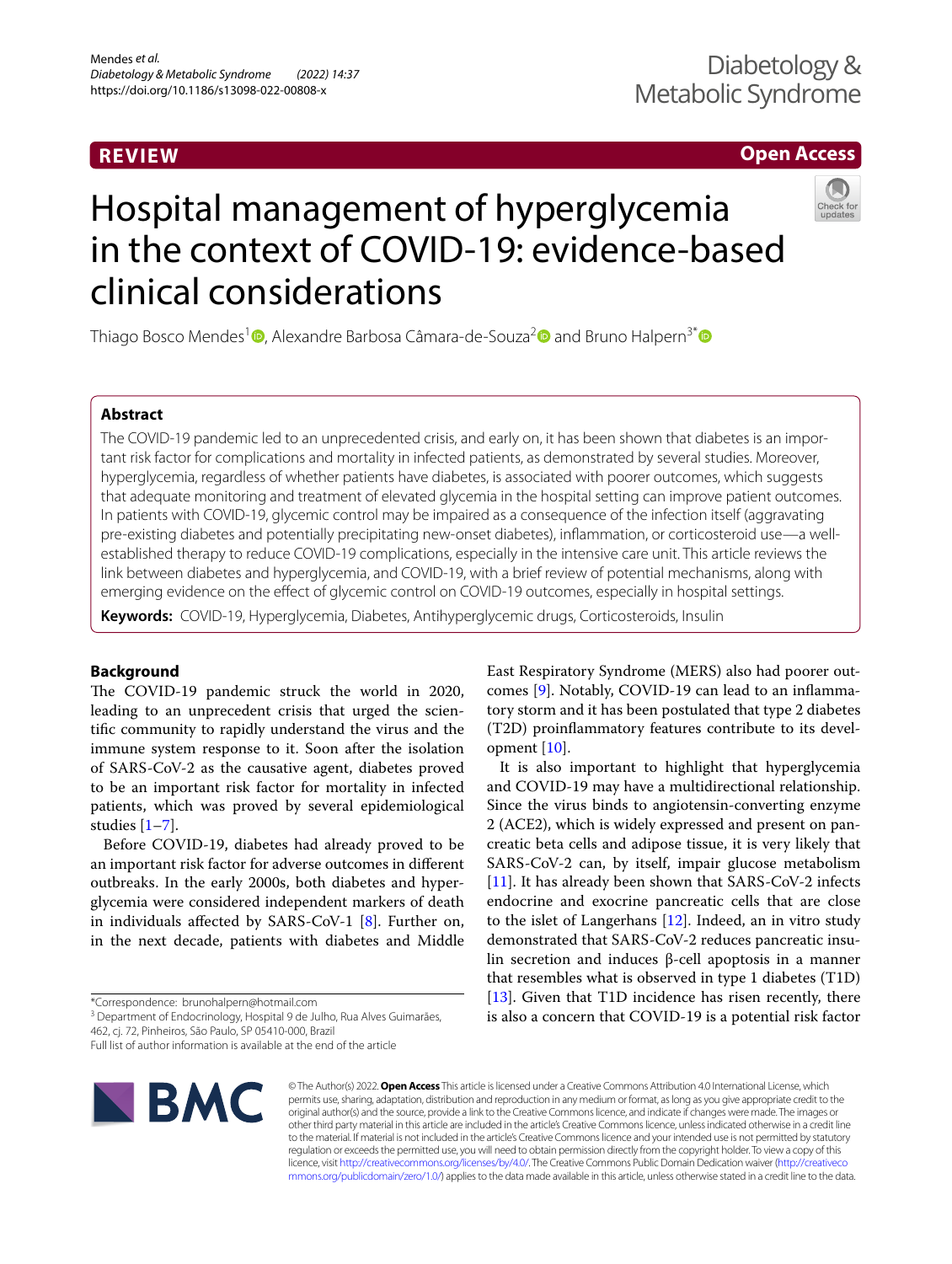for T1D  $[14–16]$  $[14–16]$ , which is still a matter of debate given the possibility that other factors have driven this increase.

In the adipose tissue, a study assessing hamsters infected by SARS-CoV-2 found reduced adiponectin expression, confrming that the infection can change adipocytes metabolism, potentially driving insulin resistance [[17\]](#page-5-10).

In the inpatient setting, it is well known that the diagnosis and treatment of hyperglycemia are of paramount importance and reduce morbidity, length of stay, intensive care unit (ICU) need, and even in-hospital mortality. Failure to recognize and treat hyperglycemia leads to an increase of up to 5.8 times in the risk of hospital infection after surgery [\[18](#page-5-11)], worsened functional recovery after stroke [[19\]](#page-5-12), worsened outcomes for patients with myocardial infarction [\[20](#page-5-13)], and increased risk of thrombotic events  $[21]$  $[21]$ . The negative impact of hyperglycemia in hospitalized patients is greater in those without a previous diabetes diagnosis, who have an in-hospital mortality rate almost ten times higher than normoglycemic patients [[22\]](#page-6-1).

Moreover, glucocorticoids (GCs) use for the treatment of COVID-19 was studied in multiple randomized controlled trials (RCTs) and a meta-analysis of RCTs in the treatment of COVID-19, showing a substantial beneft in COVID-19 patients with hypoxemia, including mortality reduction  $[23-27]$  $[23-27]$  $[23-27]$ . Although the benefits of GC in COVID-19 are well described and replicated in several studies, it is unclear if these benefts are similar in individuals with diferent baseline comorbidities. Both GC and severe COVID-19 impair glucose metabolism [[28–](#page-6-4) [31\]](#page-6-5), making it imperative to detect and treat hyperglycemia in these patients.

This article intends to provide evidence linking hyperglycemia with COVID-19, giving a brief review of potential mechanisms, and justifying the importance of glycemic control as a major treatment strategy in hospitalized patients.

# **Diabetes, hyperglycemia and COVID‑19 outcomes**

The English OpenSAFELY initiative, which evaluated thousands of deaths from COVID-19, found a hazard ratio of 1.31 (CI 95%: 1.24–1.37) for death in patients with T2D and glycated hemoglobin (A1c)<7.5%, and 1.95 (CI 95%: 1.82–2.08) for patients with T2D and A1c  $\geq$  7.5% compared to those without T2D, after adjusting for age, sex, ethnicity, and multiple comorbidities [\[2](#page-5-14)]. It also illustrates the importance of measuring A1c levels in hospitalized patients with hyperglycemia and no previous diagnosis of diabetes, which helps to diferentiate patients with previously unrecognized T2D (A1c $\geq$  6.5%) from those with stress-induced hyperglycemia [\[32](#page-6-6)]. Although both situations have been associated with increased mortality due to COVID-19, stress-related hyperglycemia in the COVID-19 setting is likely worse [\[5](#page-5-15), [6\]](#page-5-16), with a mortality of 41.7% compared to 14.8% in those with diabetes [\[5](#page-5-15)].

In a retrospective analysis, Zhu et al. observed that, in patients with T2D, blood glucose (BG) control, defned as  $\leq$  180 mg/dL (10 mmol/L), during hospitalization for treatment of COVID-19 was associated with a hazard ratio of 0.14 (confdence interval [CI] 95% 0.03–0.60) for mortality after matching using a propensity score modeled for age, gender, hospital, severity of COVID-19, and several comorbidities [\[4](#page-5-17)].

*Bode et al.* analyzed 570 patients with outcomes from COVID-19 admitted to 88 US hospitals. The mortality rate for the combined population with diabetes or uncontrolled hyperglycemia during hospitalization was 28.8% *vs* 6.2% for those without diabetes and hyperglycemia during hospitalization [\[5](#page-5-15)].

Another study in China assessing 453 patients showed that newly diagnosed diabetes during hospitalization for COVID-19 treatment, defined as  $A1c \geq 6.5\%$  and/or fasting glucose  $>126$  mg/dL (7 mmol/L), was associated with increased mortality risk [[6\]](#page-5-16). Also, a Spanish study showed that hyperglycemia at admission in patients hospitalized due to COVID-19 is a predictor of mortality [\[33\]](#page-6-7).

Patients with type 1 diabetes (T1D) have an increased risk of hospitalization due to COVID-19 across all age groups compared to those without diabetes [[34](#page-6-8)]. An extensive analysis evaluating 23,698 COVID-19 related deaths in England showed mortality rates per 100,000 habitants over a 72-day period to be 27 for those without diabetes, 138 for those with T1D and 260 for those with T2D [[1\]](#page-5-0).

Although several clinical studies as cited above indicate an important association between hyperglycemia and worsened outcomes, it is essential to emphasize that confounders related to illness severity, and SARS-CoV-2 itself, leading to hyperglycemia, may account for at least a proportion of this association.

# **Potential mechanisms for hyperglycemia‑caused worse COVID‑19 outcomes**

There are several hypothesized mechanisms by which hyperglycemia can impair response to infections leading to poorer outcomes, such as a reduction in neutrophil degranulation, impairment of complement activation, and impairment in phagocytosis [[35\]](#page-6-9).

Hyperglycemia results in the activation of nuclear factor kB, production of proinfammatory cytokines and oxidative stress that increase endothelial dysfunction [[36\]](#page-6-10). Although the humoral immune response to SARS-CoV-2 is not broadly impaired in patients with diabetes, more data is needed to better understand the cellular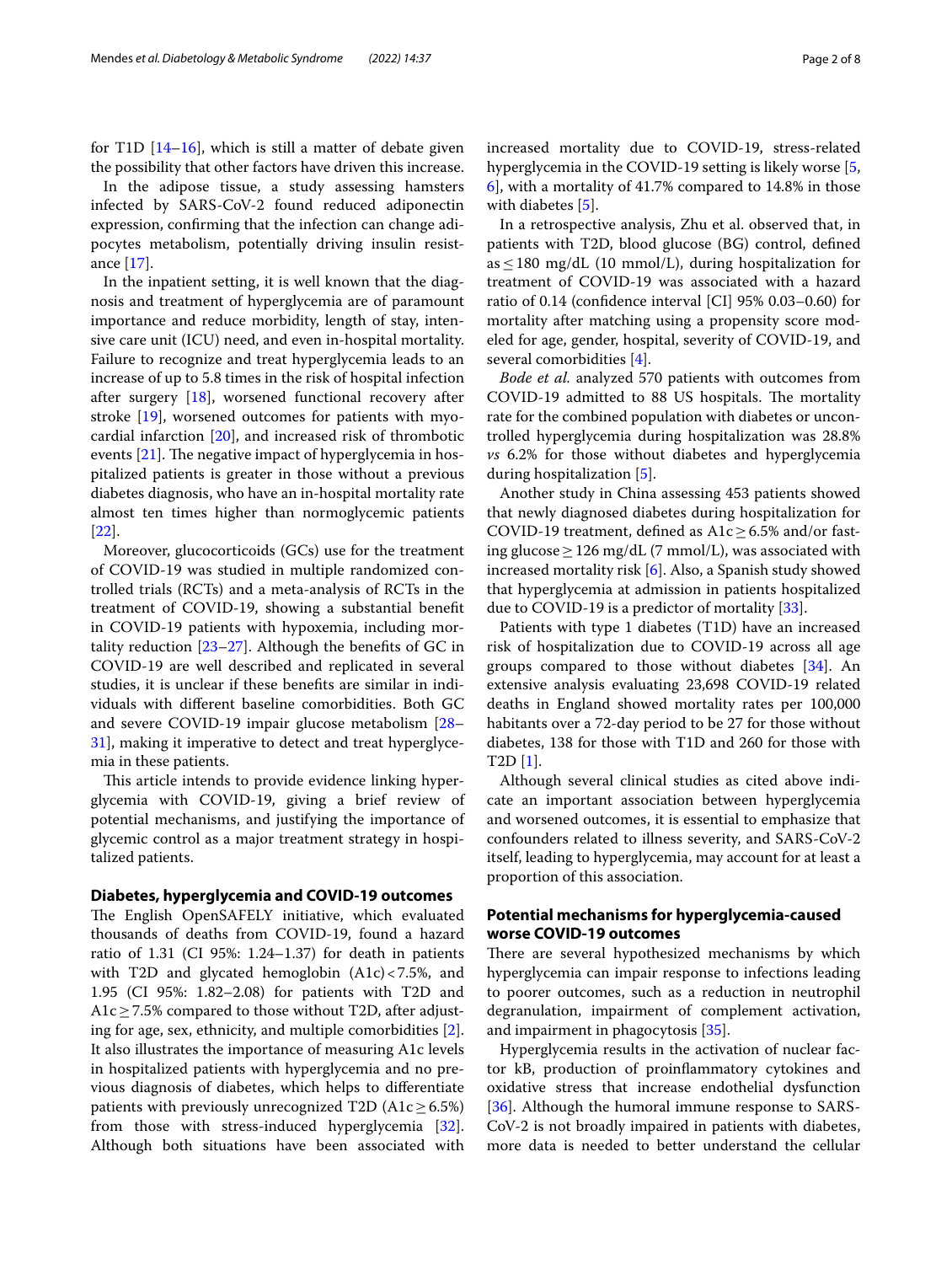response in patients with diabetes infected by the virus [[37\]](#page-6-11), even though it is already known that diabetes is a proinfammatory disease that potentially decreases interferon response [\[38](#page-6-12)].

Specifcally for SARS-CoV-2, elevated glucose directly promotes viral replication and cytokine production, with subsequent T cell dysfunction and lung epithelial cell death [[35\]](#page-6-9). High glucose levels can also occur in pulmonary secretions and possibly increase the rate of virus infection and replication, as is the case for the infuenza virus [[39](#page-6-13)].

Insulin resistance (IR) per se can also be a risk factor for infections. A recent review postulated that IR increases cytokine production, alters adipose tissue hormones (decreased adiponectin), increases C3, increases microthrombosis, impairs systemic microcirculation, and increases ectopic lipids in the alveolus. As such, modest caloric restriction and weight loss can have profound efects [[40](#page-6-14), [41\]](#page-6-15). An ecological analysis using multivariable linear regression to evaluate diferences in COVID-19 deaths in 30 countries found obesity to be the strongest factor associated with death (correlation of 0.297) [\[42](#page-6-16)]. It is possible, but not clear, that IR is an independent risk factor for severer infection outcomes. If this is the case, hyperglycemia correction can only partially reduce the increased risk for worsened outcomes in T2D patients, and other strategies, such as weight loss, can potentially lead to better outcomes. Nonetheless, the impact of weight loss in the acute setting is unknown. Patients with diabetes also have more comorbidities, such as hypertension and cardiovascular disease, that worsen COVID-19 outcomes [[43\]](#page-6-17).

In summary, hyperglycemia may impair several diferent steps of the immune response and may also facilitate virus replication. An extensive review of potential mechanisms is beyond the scope of this manuscript and can be found elsewhere [[35–](#page-6-9)[39\]](#page-6-13).

# **Hyperglycemia and diabetes in hospital settings in the context of COVID‑19**

It is recommended that all patients admitted to a hospital should be questioned about a history of diabetes. Importantly, point-of-care glucose should be evaluated at admission of any patient, regardless of a previous history of diabetes and glycemic monitoring should be provided to those at risk for hyperglycemia during hospitalization [[44\]](#page-6-18). Hospitalized patients with T2D or transient stress hyperglycemia, defned as fasting BG>140 mg/ dL (7.8 mmol/L) or any glucose value  $\geq$  180 mg/dL (10 mmol/L), while receiving GCs should test their glucose levels at least four times a day: before meals and at bedtime  $[45]$  $[45]$ ; or, if the patient is fasting, every 4–6 h [[46\]](#page-6-20). In addition, it has been suggested that in-hospital

patients with COVID-19 should have their glucose monitored at least four times a day for at least 48 h, even if they are euglycemic at admission [[47](#page-6-21)].

Patients with established diabetes [\[44](#page-6-18)] or  $BG \ge 180$  mg/ dL (10 mmol/L) [[32\]](#page-6-6) require therapeutic intervention to control hyperglycemia. The American Diabetes Association (ADA) also recommends that all patients with known diabetes or in-hospital hyperglycemia should have their A1c levels tested if this has not been done in the preceding two to three months [\[32\]](#page-6-6).

## **Glycemic targets in hospitalized patients with COVID‑19**

The ADA recommends a BG target range of  $140-180$  mg/ dL (7.8–10 mmol/L) in hospitalized patients to avoid both hyperglycemia and hypoglycemia, regardless of the cause for admission. Generally, it has been considered that more relaxed control targets should be pursued for elderly people with a high risk of hypoglycemia. Thus, a  $BG \geq 180$  mg/dL (10 mmol/L) may be acceptable in the inpatient care setting, especially in situations in which frequent glucose monitoring and close nursing supervision is not feasible [\[32\]](#page-6-6).

Concerning COVID-19, a small  $(n=25)$  non-randomized controlled trial showed that glycemic control with a mean glycemia of 138 mg/dL (7.7 mmol/L) compared to 192 mg/dL (10.7 mmol/L) for patients with hyperglycemia was associated with a signifcant reduction in a composite endpoint including intensive care admission, mechanical ventilation, or death (33% *vs* 80%) [[48\]](#page-6-22). In a retrospective assessment using data from a software that titrates insulin doses in 91 US hospitals, non-ICU patients hospitalized due to COVID-19 that had hyperglycemia>250 mg/dL (13.9 mmol/L) in the 2–3 days after hospitalization had an adjusted estimated hazard ratio of 7.17 (CI 95%: 2.62–19.62) for mortality compared to patients with BG<140 mg/dL (7.8 mmol/L) in a multivariate analysis [[49\]](#page-6-23). Another study observed that, in patients with T2D,  $BG \le 180$  mg/dL (10 mmol/L) during hospitalization for treatment of COVID-19 was associated with a hazard ratio of 0.14 (CI 95%: 0.02–0.60) for mortality compared to BG>180 mg/dL (10 mmol/L) after matching using a propensity score modeled for age, gender, COVID-19 severity, and comorbidities [[4](#page-5-17)].

# **Therapeutic strategies in hospitalized patients with T2D or no previous diabetes**

Insulin is the frst-choice treatment for glycemic control given its efficacy and the possibility of quick titration. An intensive regimen with subcutaneous basal and prandial insulin is the best treatment for non-critically ill hospitalized patients  $[32, 50, 51]$  $[32, 50, 51]$  $[32, 50, 51]$  $[32, 50, 51]$  $[32, 50, 51]$  $[32, 50, 51]$ . The initial total daily dose of insulin recommended to avoid both hypoglycemia and hyperglycemia is 0.4–0.6 IU/kg of body weight [\[52](#page-6-26)],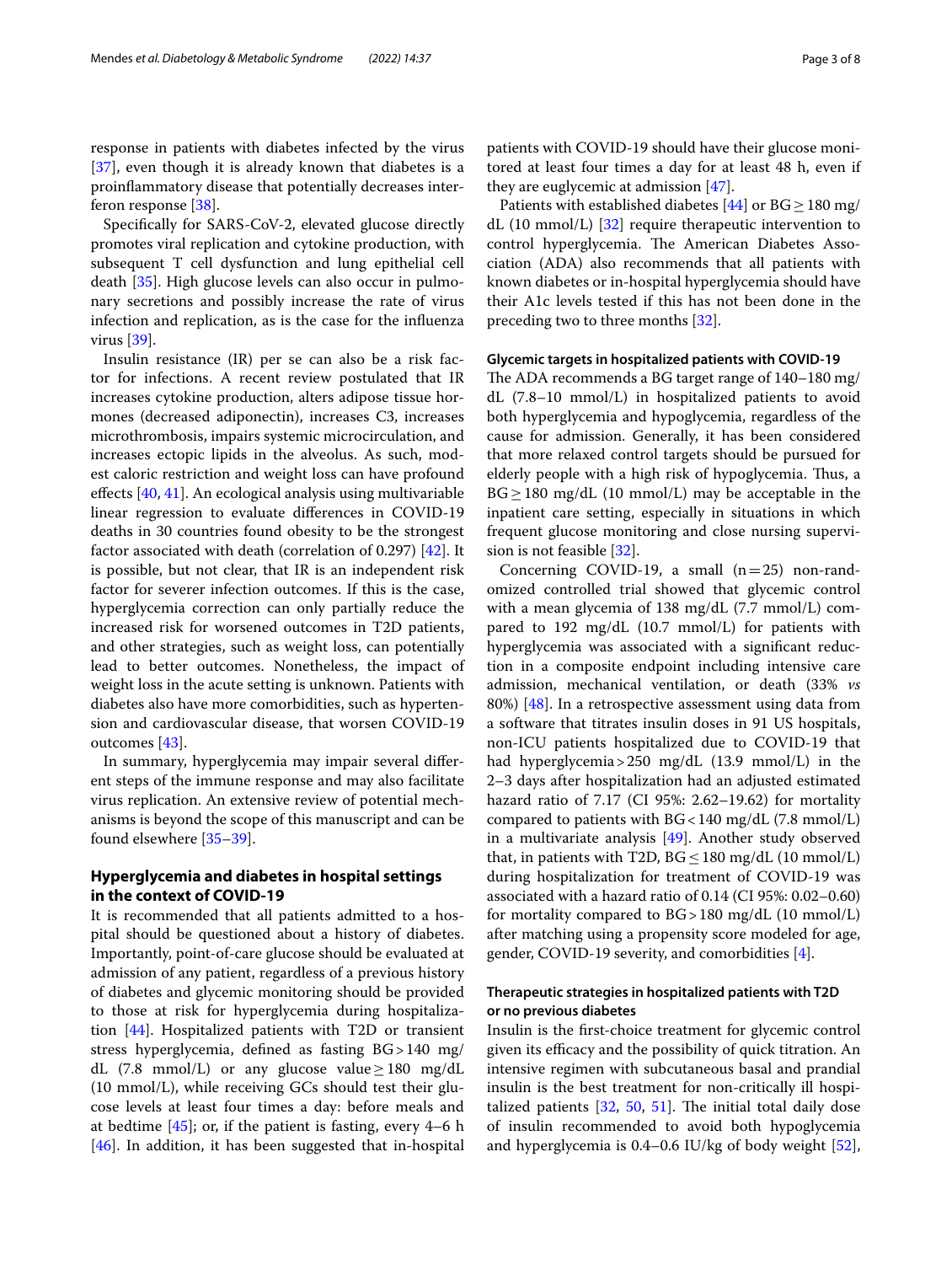but may be lower, at 0.2 UI–0.3 IU/Kg of body weight, in patients aged over 70 years old or with an estimated creatinine clearance below 60 mL/min  $[44]$  $[44]$ . The total daily dose of insulin should be distributed as 50% of basal insulin and 50% of short-or-rapid insulin equally divided before each of the three main meals [\[44](#page-6-18)]. Notably, insulin requirement varies from person to person and patients taking GCs may require higher doses in the range of 1.2 to 1.5 IU/kg daily [[53](#page-6-27)].

Basal insulin only or basal plus bolus regimens are preferred in noncritically ill hospitalized patients with poor oral intake [[32\]](#page-6-6). Even if the patient is fasting, the basal insulin should not be withheld. A comprehensive table for prandial insulin dose adjustment according to BG can be found elsewhere [[44\]](#page-6-18). Of note, sliding-scale insulin as the only regimen is not recommended [[32\]](#page-6-6) as it is a reactive method that provides insulin only after hyperglycemia.

## **Therapeutic strategies in hospitalized patients with T1D**

All T1D patients should be treated with insulin. For those who had been receiving mixed insulin at home, changing to a basal bolus regimen is recommended as it reduces hypoglycemia risk [[54\]](#page-6-28). Decreasing the usual at home rapid insulin dose by 20–30%, especially in those who have decreased appetite, decreases the risk of hypoglycemia. For insulin naïve patients, the initial total daily dose of insulin should be between 0.3 and 0.6 IU/kg, depending on hyperglycemia severity. The total daily dose of insulin should be distributed as 50% of basal insulin and 50% of short-or-rapid insulin equally divided before each of the three main meals [\[54](#page-6-28)].

More intensive BG monitoring and supportive therapy to reduce the risk of metabolic decompensation leading to events such as diabetic ketoacidosis (DKA) or hypoglycemia is required [\[55](#page-6-29)]. Additionally, blood or urinary ketones should be checked if hyperglycemia or fever develop [\[53\]](#page-6-27).

## **Therapeutic strategies in critically ill patients**

Insulin is the most adequate therapy for glucose control in severely ill patients, and hypoglycemia risk should be addressed [\[32](#page-6-6)]. Increased vigilance, detection, treatment, and close monitoring of glucose should be implemented to avoid unfavorable clinical outcomes. Even in patients with T2D, intravenous infusion based on validated local protocols and adjusted according to BG until stable glycemic control is achieved should be pursued [[56](#page-6-30)].

Among critically ill patients on intravenous insulin infusion, BG should be monitored every 1–2 h. After BG values are stable and on the target range, BG can be checked in longer intervals, such as every 4 h [[57\]](#page-6-31).

One of the biggest challenges for healthcare systems is to manage glucose in severely ill patients who are in isolation, especially with limited staff and personal protective equipment. The ADA suggest that establishing protocols and structured orders sets using computerized support may help to improve BG control [[32](#page-6-6)].

A signifcant concern in severely ill patients with diabetes and COVID-19 is secondary bacterial infection. For this reason, monitoring parameters that indicate worsening infammation such as ferritin, complete blood count, and C-reactive protein may be of beneft [\[47](#page-6-21)]. Several agents targeting infammation are being tested as treatment for COVID-19 [\[58](#page-6-32), [59](#page-6-33)], but it is not the scope of this review to discuss treatments beyond hyperglycemia.

# **Non‑insulin medications**

Non-insulin hypoglycemic agents are generally not recommended for hospitalized patients, but some medications have been studied and can be considered in specifc situations in patients with COVID-19 and T2D [[56\]](#page-6-30). Particularly in those with not severe COVID-19, oral agents can be used in hospitalized patients with T2D, as long as there is no contraindication and they do not cause hypoglycemia [\[60](#page-6-34)]. Of note, it is unanimous that insulin should be maintained for patients with T1D or those with T2D on insulin at home. Furthermore, acute illnesses, such as COVID-19, may require a higher amount of insulin [\[61](#page-6-35)].

Theoretically, some hypoglycemic agents such as glucagon-like peptide-1 receptor agonists (GLP-1RA), dipeptidyl peptidase-4 inhibitors (DPP4i) and a thiazolidinedione (pioglitazone) can improve outcomes in patients with COVID-19 because of their anti-infammatory effects. Indeed, a multinational retrospective analysis of non-hospitalized patients with COVID-19 adjusted for several confounders showed that continuing these medications was associated with better outcomes compared to stopping these drugs [[62](#page-7-0)]. As this data is observational, not in hospitalized patients, and has not been confrmed, care is warranted to avoid over-interpretation of these data.

The DARE-19 was the first trial to randomize hospitalized patients with COVID-19 for an oral T2D medication. Dapaglifozin or placebo was given to hospitalized COVID-19 patients with at least one cardiometabolic risk factor, meaning that both patients with and without diabetes were eligible. Despite being well tolerated, dapaglifozin did not reduce the primary composite endpoint of organ dysfunction or death. Only two non-severe events of diabetes ketoacidosis (DKA) were reported in the population that received dapaglifozin, even with rigid surveillance  $[63]$  $[63]$  $[63]$ , which is reassuring. Prior to this study, many experts discouraged the use of sodium/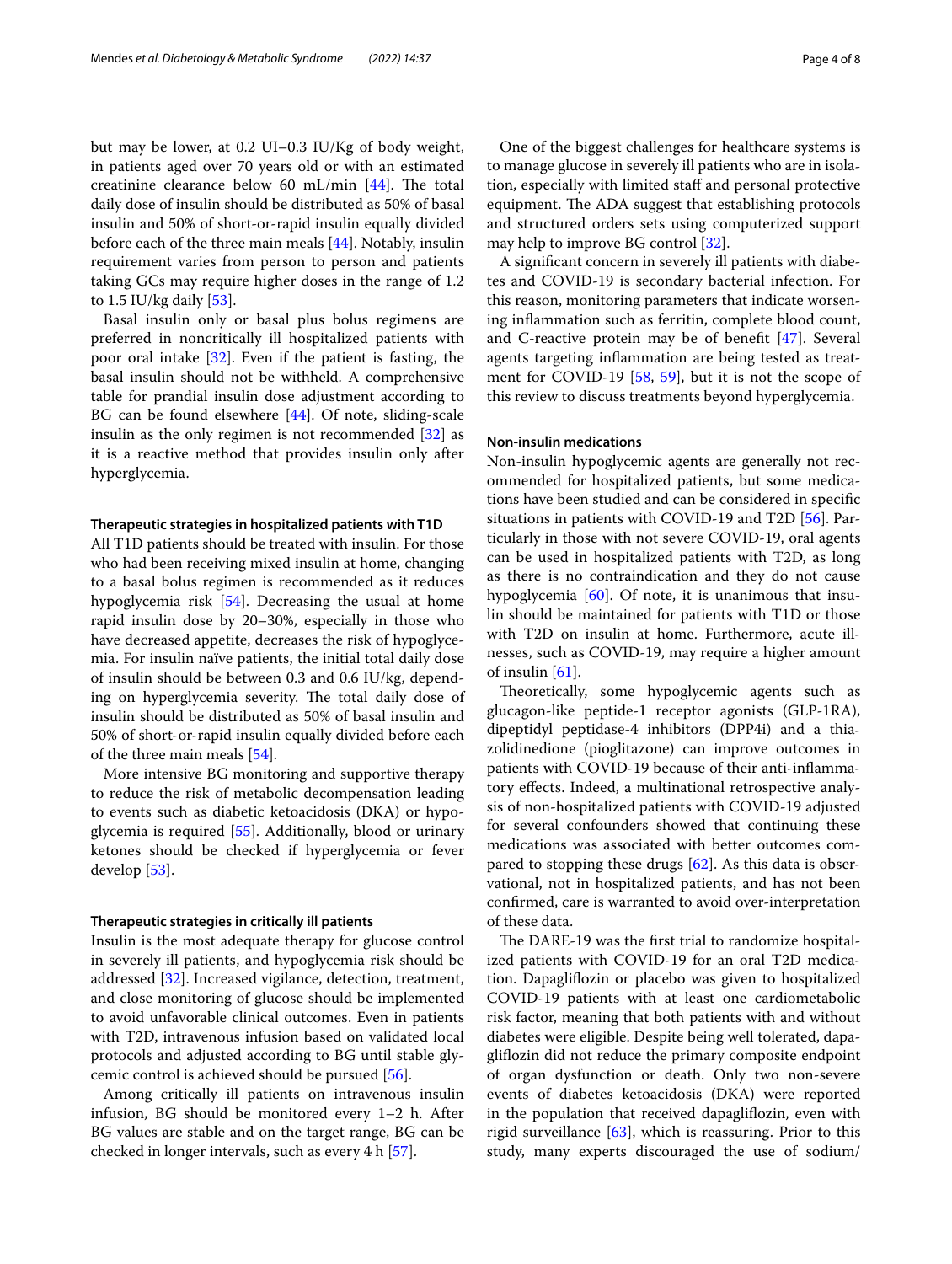glucose cotransporter-2 inhibitors (SGLT2i) in patients with severe disease due to the increased risk of DKA [\[64](#page-7-2)]. As this new data emerged, continued use of this drug if DKA is monitored is a possibility. Also important is a trend towards better outcomes with dapaglifozin. Given that the total number of primary outcome events was lower than expected, and there was a statistically nonsignifcant 20% reduction in the primary outcome in the group receiving dapaglifozin, some experts advocated this study was underpowered  $[63, 65, 66]$  $[63, 65, 66]$  $[63, 65, 66]$  $[63, 65, 66]$  $[63, 65, 66]$  $[63, 65, 66]$ . The RECOV-ERY group announced a larger trial with empaglifozin to further evaluate the hypothesis that SGLT2i can be of beneft in this setting [\[67](#page-7-5)]. Importantly, this drug class is contra-indicated in the setting of acute disease in patients with T1D due to the increased risk of DKA [\[68](#page-7-6), [69\]](#page-7-7).

Before COVID-19, several RCTs demonstrated the efficacy and safety of using GLP-1 RA and DPP4i in specifc groups of hospitalized patients. This strategy is an option, but it is important to mention that the discontinuation of alogliptin and saxagliptin is recommended for patients with heart failure [[32\]](#page-6-6).

Metformin treatment prior to COVID-19 diagnosis was independently associated with a signifcant reduction in mortality in patients with diabetes and COVID-19 (odds ratio: 0.33, 95% CI: 0.13–0.84) in a retrospective assessment [\[70\]](#page-7-8). Even tough lactic acidosis is a concern for hospitalized patients taking metformin, especially with acute illnesses, such as COVID-19 [[61\]](#page-6-35), continuing this drug may be of beneft for hospitalized COVID-19 patients [[53\]](#page-6-27).

In summary, non-insulin hypoglycemic agents are not the frst-line treatment for hyperglycemia in hospitalized patients, but these drugs are being successfully used in patients hospitalized due to COVID-19. Maintaining treatment with hypoglycemic agents used at home should be considered, especially in patients with moderate, not severe, COVID-19.

# **Considerations on specifc situations** *Glucocorticoids*

Considering the beneft of GCs in patients with respiratory failure due to COVID-19 [[23–](#page-6-2)[27](#page-6-3)], there is a need for specifc insulin therapy to address steroid-induced hyperglycemia. GCs potentially aggravate hyperglycemia in patients with diabetes, trigger symptoms in patients with undiagnosed diabetes or precipitate GC-induced diabetes [[71\]](#page-7-9).

Before COVID-19, a study found that 10% of hospitalized patients receiving GCs do not have medical orders for BG [[72\]](#page-7-10). Monitoring BG in these patients is necessary. Of note, GC-induced hyperglycemia often occurs in the late afternoon and evening.

# *Diabetes‑associated emergencies in COVID‑19 patients*

COVID-19 has been linked to both DKA and hyperosmolar hyperglycemic state (HHS). The pathophysiology of this increased risk is yet to be fully determined, but contributing factors are β cell damage caused by the virus and increased infammation [\[73\]](#page-7-11). One study assessing 175 hospitals found the mortality due to DKA in patients with COVID-19 to be higher across all age groups compared to that of DKA in patients without COVID-19 [\[74](#page-7-12)].

In hyperglycemic emergencies, temporary intravenous insulin pump use with continuous insulin infusion coordinated by a local diabetes inpatient team should be done when possible  $[32]$  $[32]$ . There is, however, a valid concern that the continuous insulin infusion, which requires greater patient attention by healthcare workers, increases these workers' exposure to the virus. For these reasons, a guidance for DKA management with rapid-acting subcutaneous insulin every four hours and an initial dose of 0.4 IU/kg/4 h was developed and is freely available [\[75](#page-7-13)]. There is also a report in which a patient with COVID-19 and DKA was successfully treated with insulin glargine 0.15 IU /kg and insulin aspart 0.3 IU/kg as a loading dose, followed by insulin aspart 0.2 IU/kg every four hours until DKA resolution [[76](#page-7-14)].

# *Flash glucose monitoring*

Flash glucose monitoring offers the advantage of reducing healthcare workers exposure to patients infected by SARS-CoV-2, an approach that was recognized by the FDA—Food and Drug Administration [\[77](#page-7-15)]. In the COVID-19 era, a hospital in Colombia used it and provided a 72.5% median time of glucose in range [[78\]](#page-7-16). However, this is an expensive method that requires healthcare workers training and caution regarding interferents in the readings. These interferents, such as hypoxemia and paracetamol are often present in patients with COVID-19. If this method is used, a reasonable goal is to maintain glucose within range at least 70% of the time [\[61,](#page-6-35) [79](#page-7-17)].

## *Transition from hospital to home*

For patients who have an A1 $c \le 7$ %, the regimen before hospitalization should be continued after discharge. If the A1c is>7% without classic diabetes symptoms, intensifying the treatment by associating another drug is recommended. For those with A1c>7% and symptomatic hyperglycemia, it is recommended to start or increase the dose of insulin at least one day before discharge to check both the effectiveness and safety of the new strategy [\[44](#page-6-18)].

## **Conclusion**

Healthcare professionals must know the risks of hyperglycemia in hospitalized patients with COVID-19 and its treatment. Frequent assessment of BG, rapid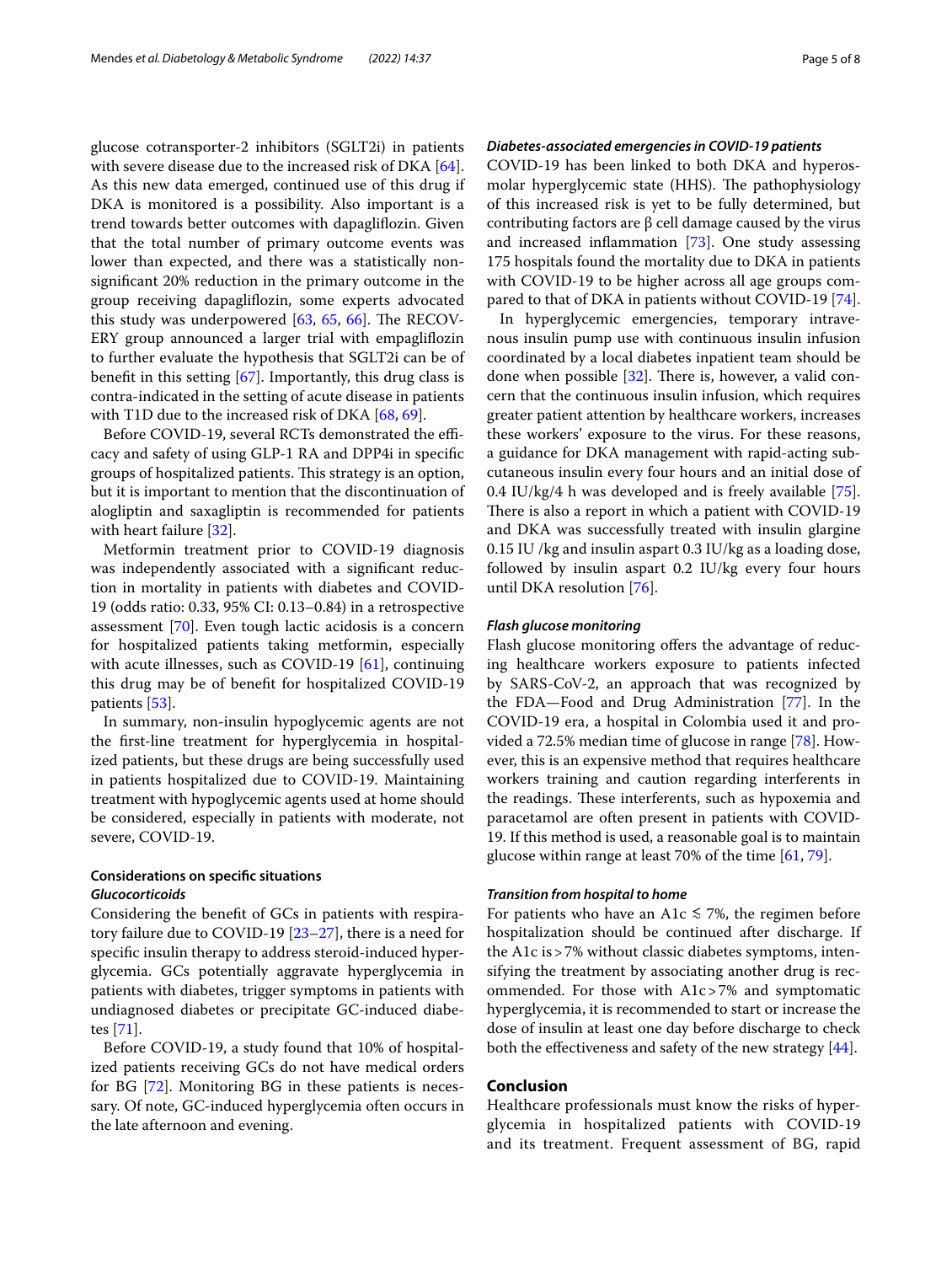recognition of DKA, and glycemic control eventually save lives. Protocols designed according to each hospital's structure are also welcomed. Nonetheless, strict glucose control benefts should be balanced against the risk of severe hypoglycemia in hospitals where intensive blood glucose monitoring and nursing surveillance are not feasible, especially in the scenario of a shortage of personnel and supplies.

Observational studies clearly show that glycemic control using insulin decreases the rate of important undesired outcomes in patients with COVID-19, such as mechanical ventilation, ICU admission, and death. Interestingly, for patients hospitalized because of COVID-19, oral antihyperglycemic drugs are being successfully used, especially in those who are already taking the medication regularly before being infected and do not have severe hyperglycemia. The dapagliflozin RCT showed that the drug does not add a beneft itself to the COVID-19 treatment arsenal in the hospital, although it is safe in this setting. By now, insulin is still the gold standard for in-hospital glycemic control, regardless of the cause for hospitalization.

#### **Acknowledgements**

None.

#### **Authors' contributions**

TBM wrote the frst draft, and asked BH and ABCdS to enlarge it after extensive literature review. TBM revised it afterwards. All authors read and approved the fnal manuscript.

#### **Funding**

DASA Diagnostics financially supported the fee for English revision and publication but had no participation in the content of this manuscript.

#### **Availability of data and materials**

Not applicable.

## **Declarations**

#### **Ethics approval and consent to participate** Not applicable.

#### **Consent for publication**

All authors consented in the publication after last revision.

#### **Competing interests**

Bruno Halpern is on Advisory Board of Novo Nordisk, Eli\_lilly and Astra Zeneca and received lecture fees from from Novo Nordisk, Eli Lilly, Boehringer-Ingelheim, Astra Zeneca, Takeda and Abbott Nutrition. Thiago Bosco Mendes and Alexandre Barbosa Câmara de Souza: none.

#### **Author details**

<sup>1</sup> Department of Internal Medicine, Hospital das Clínicas, São Paulo State University (UNESP), Botucatu, Brazil. <sup>2</sup> Department of Endocrinology, Hospital das Clínicas, University of São Paulo (USP), São Paulo, Brazil. <sup>3</sup> Department of Endocrinology, Hospital 9 de Julho, Rua Alves Guimarães, 462, cj. 72, Pinheiros, São Paulo, SP 05410-000, Brazil.

Received: 3 December 2021 Accepted: 18 February 2022 Published online: 04 March 2022

#### **References**

- <span id="page-5-0"></span>1. Barron E, Bakhai C, Kar P, Weaver A, Bradley D, Ismail H, et al. Associations of type 1 and type 2 diabetes with COVID-19-related mortality in England: a whole-population study. Lancet Diabetes Endocrinol. 2020;8(10):813–22.
- <span id="page-5-14"></span>2. Williamson EJ, Walker AJ, Bhaskaran K, Bacon S, Bates C, Morton CE, et al. Factors associated with COVID-19-related death using Open-SAFELY. Nature. 2020;584(7821):430–6. [https://doi.org/10.1038/](https://doi.org/10.1038/s41586-020-2521-4) [s41586-020-2521-4.](https://doi.org/10.1038/s41586-020-2521-4)
- 3. McGurnaghan SJ, Weir A, Bishop J, Kennedy S, Blackbourn LAK, McAllister DA, et al. Risks of and risk factors for COVID-19 disease in people with diabetes: a cohort study of the total population of Scotland. Lancet Diabetes Endocrinol. 2021;9(2):82–93.
- <span id="page-5-17"></span>4. Zhu L, She Z-G, Cheng X, Qin J-J, Zhang X-J, Cai J, et al. Association of blood glucose control and outcomes in patients with COVID-19 and preexisting type 2 diabetes. Cell Metab. 2020;31(6):1068-1077.e3.
- <span id="page-5-15"></span>5. Bode B, Garrett V, Messler J, McFarland R, Crowe J, Booth R, et al. Glycemic characteristics and clinical outcomes of COVID-19 patients hospitalized in the United States. J Diabetes Sci Technol. 2020;14(4):813–21.
- <span id="page-5-16"></span>6. Li H, Tian S, Chen T, Cui Z, Shi N, Zhong X, et al. Newly diagnosed diabetes is associated with a higher risk of mortality than known diabetes in hospitalized patients with COVID-19. Diabetes Obes Metab. 2020;22(10):1897–906.
- <span id="page-5-1"></span>7. Hussain S, Baxi H, Chand Jamali M, Nisar N, Hussain MS. Burden of diabetes mellitus and its impact on COVID-19 patients: a meta-analysis of real-world evidence. Diabetes Metab Syndr. 2020;14(6):1595–602.
- <span id="page-5-2"></span>8. Yang JK, Feng Y, Yuan MY, Yuan SY, Fu HJ, Wu BY, et al. Plasma glucose levels and diabetes are independent predictors for mortality and morbidity in patients with SARS. Diabet Med. 2006;23(6):623–8.
- <span id="page-5-3"></span>9. Garbati MA, Fagbo SF, Fang VJ, Skakni L, Joseph M, Wani TA, et al. A comparative study of clinical presentation and risk factors for adverse outcome in patients hospitalised with acute respiratory disease due to MERS coronavirus or other causes. PLoS ONE. 2016;11(11): e0165978.
- <span id="page-5-4"></span>10. Mauvais-Jarvis F. Aging, male sex, obesity, and metabolic infammation create the perfect storm for COVID-19. Diabetes. 2020;69(9):1857–63.
- <span id="page-5-5"></span>11. Rubino F, Amiel SA, Zimmet P, Alberti G, Bornstein S, Eckel RH, et al. Newonset diabetes in COVID-19. N Engl J Med. 2020;383:789–90.
- <span id="page-5-6"></span>12. Müller JA, Groß R, Conzelmann C, Krüger J, Merle U, Steinhart J, et al. SARS-CoV-2 infects and replicates in cells of the human endocrine and exocrine pancreas. Nat Metab. 2021. [https://doi.org/10.1038/](https://doi.org/10.1038/s42255-021-00347-1) [s42255-021-00347-1](https://doi.org/10.1038/s42255-021-00347-1).
- <span id="page-5-7"></span>13. Wu C-T, Lidsky PV, Xiao Y, Lee IT, Cheng R, Nakayama T, et al. SARS-CoV-2 infects human pancreatic β cells and elicits β cell impairment. Cell Metab. 2021;33(8):1565-1576.e5.
- <span id="page-5-8"></span>14. Unsworth R, Wallace S, Oliver NS, Yeung S, Kshirsagar A, Naidu H, et al. New-onset type 1 diabetes in children during COVID-19: multicenter regional fndings in the UK. Diabetes Care. 2020;43(11):e170–1. [https://](https://doi.org/10.2337/dc20-1551) [doi.org/10.2337/dc20-1551](https://doi.org/10.2337/dc20-1551).
- 15 Kamrath C, Rosenbauer J, Eckert AJ, Siedler K, Bartelt H, Klose D, et al. Incidence of type 1 diabetes in children and adolescents during the COVID-19 pandemic in Germany: results from the DPV registry. Diabetes Care. 2022. <https://doi.org/10.2337/dc21-0969>.
- <span id="page-5-9"></span>16. Gottesman BL, Yu J, Tanaka C, Longhurst CA, Kim JJ. Incidence of newonset type 1 diabetes among US children during the COVID-19 global pandemic. JAMA Pediatr. 2022. [https://doi.org/10.1001/jamapediatrics.](https://doi.org/10.1001/jamapediatrics.2021.5801) [2021.5801](https://doi.org/10.1001/jamapediatrics.2021.5801).
- <span id="page-5-10"></span>17. Reiterer M, Rajan M, Gómez-Banoy N, Lau JD, Gomez-Escobar LG, Ma L, et al. Hyperglycemia in acute COVID-19 is characterized by insulin resistance and adipose tissue infectivity by SARS-CoV-2. Cell Metab. 2021; <https://europepmc.org/articles/PMC8443335>.
- <span id="page-5-11"></span>18. Pomposelli JJ, Baxter JK 3rd, Babineau TJ, Pomfret EA, Driscoll DF, Forse RA, et al. Early postoperative glucose control predicts nosocomial infection rate in diabetic patients. JPEN J Parenter Enteral Nutr. 1998;22(2):77–81.
- <span id="page-5-12"></span>19. Capes SE, Hunt D, Malmberg K, Pathak P, Gerstein HC. Stress hyperglycemia and prognosis of stroke in nondiabetic and diabetic patients: a systematic overview. Stroke. 2001;32(10):2426–32.
- <span id="page-5-13"></span>20. Capes SE, Hunt D, Malmberg K, Gerstein HC. Stress hyperglycaemia and increased risk of death after myocardial infarction in patients with and without diabetes: a systematic overview. Lancet (London, England). 2000;355(9206):773–8.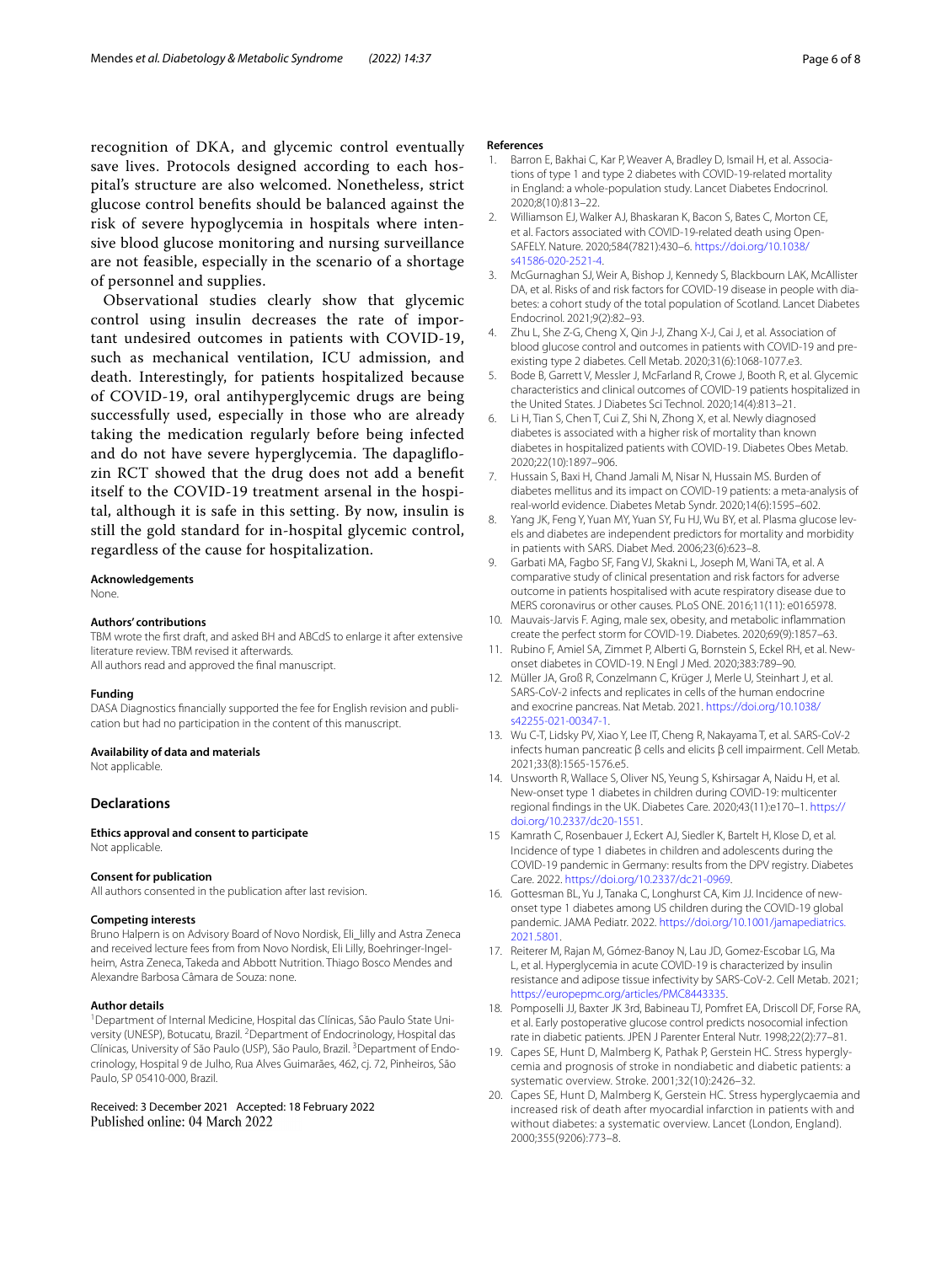- <span id="page-6-0"></span>21. Clement S, Braithwaite SS, Magee MF, Ahmann A, Smith EP, Schafer RG, et al. Management of diabetes and hyperglycemia in hospitals. Diabetes Care. 2004;27(2):553–91.
- <span id="page-6-1"></span>22. Umpierrez GE, Isaacs SD, Bazargan N, You X, Thaler LM, Kitabchi AE. Hyperglycemia: an independent marker of in-hospital mortality in patients with undiagnosed diabetes. J Clin Endocrinol Metab. 2002;87(3):978–82.
- <span id="page-6-2"></span>23. RECOVERY Collaborative Group, Horby P, Lim WS, et al. Dexamethasone in Hospitalized Patients with Covid-19. N Engl J Med. 2021;384(8):693– 704. [https://doi.org/10.1056/NEJMoa2021436.](https://doi.org/10.1056/NEJMoa2021436)
- 24. Tomazini BM, Maia IS, Cavalcanti AB, Berwanger O, Rosa RG, Veiga VC, et al. Efect of dexamethasone on days alive and ventilatorfree in patients with moderate or severe acute respiratory distress syndrome and COVID-19: the CoDEX randomized clinical trial. JAMA. 2020;324(13):1307–16.
- 25. Dequin P-F, Heming N, Meziani F, Plantefève G, Voiriot G, Badié J, et al. Efect of hydrocortisone on 21-day mortality or respiratory support among critically Ill patients with COVID-19: a randomized clinical trial. JAMA. 2020;324(13):1298–306.
- 26. Angus DC, Derde L, Al-Beidh F, Annane D, Arabi Y, Beane A, et al. Efect of hydrocortisone on mortality and organ support in patients with severe COVID-19: the REMAP-CAP COVID-19 corticosteroid domain randomized clinical trial. JAMA. 2020;324(13):1317–29.
- <span id="page-6-3"></span>27. Sterne JAC, Murthy S, Diaz JV, Slutsky AS, Villar J, Angus DC, et al. Association between administration of systemic corticosteroids and mortality among critically ill patients with COVID-19: a meta-analysis. JAMA. 2020;324(13):1330–41.
- <span id="page-6-4"></span>28. Hans P, Vanthuyne A, Dewandre PY, Brichant JF, Bonhomme V. Blood glucose concentration profle after 10 mg dexamethasone in nondiabetic and type 2 diabetic patients undergoing abdominal surgery. Br J Anaesth. 2006;97(2):164–70. [https://doi.org/10.1093/bja/ael111.](https://doi.org/10.1093/bja/ael111)
- 29. Taheri N, Aminorroaya A, Ismail-Beigi F, Amini M. Effect of dexamethasone on glucose homeostasis in normal and prediabetic subjects with a frst-degree relative with type 2 diabetes mellitus. Endocr Pract. 2012;18(6):855–63.
- Waterer GW, Rello J. Steroids and COVID-19: we need a precision approach, not one size fts all. Infect Dis Therapy. 2020;9:701–5.
- <span id="page-6-5"></span>31. Smith SM, Boppana A, Traupman JA, Unson E, Maddock DA, Chao K, et al. Impaired glucose metabolism in patients with diabetes, prediabetes, and obesity is associated with severe COVID-19. J Med Virol. 2021;93(1):409–15.
- <span id="page-6-6"></span>32. Committee ADAPP. 16. Diabetes care in the hospital: standards of medical care in diabetes—2022. Diabetes Care. 2021;45(Supplement\_1):S244–53.<https://doi.org/10.2337/dc22-S016>.
- <span id="page-6-7"></span>33. Carrasco-Sánchez FJ, López-Carmona MD, Martínez-Marcos FJ, Pérez-Belmonte LM, Hidalgo-Jiménez A, Buonaiuto V, et al. Admission hyperglycaemia as a predictor of mortality in patients hospitalized with COVID-19 regardless of diabetes status: data from the Spanish SEMI-COVID-19 Registry. Ann Med. 2021;53(1):103–16.
- <span id="page-6-8"></span>34. Gregory JM, Slaughter JC, Dufus SH, Smith TJ, LeStourgeon LM, Jaser SS, et al. COVID-19 severity is tripled in the diabetes community: a prospective analysis of the pandemic's impact in type 1 and type 2 diabetes. Diabetes Care. 2021;44(2):526–32.
- <span id="page-6-9"></span>35. Codo AC, Davanzo GG, Monteiro LdB, de Souza GF, Muraro SP, Virgilioda-Silva JV, et al. Elevated glucose levels favor SARS-CoV-2 infection and monocyte response through a HIF-1α/glycolysis-dependent axis. Cell Metab. 2020;32(3):437-446.e5.
- <span id="page-6-10"></span>36 Kaur R, Kaur M, Singh J. Endothelial dysfunction and platelet hyperactivity in type 2 diabetes mellitus: molecular insights and therapeutic strategies. Cardiovasc Diabetol. 2018;17(1):121.
- <span id="page-6-11"></span>37. Drucker DJ. Diabetes, obesity, metabolism, and SARS-CoV-2 infection: the end of the beginning. Cell Metab. 2021; [https://www.sciencedirect.](https://www.sciencedirect.com/science/article/pii/S1550413121000164) [com/science/article/pii/S1550413121000164](https://www.sciencedirect.com/science/article/pii/S1550413121000164)
- <span id="page-6-12"></span>38. Santos A, Magro DO, Evangelista-Poderoso R, Saad MJA. Diabetes, obesity, and insulin resistance in COVID-19: molecular interrelationship and therapeutic implications. Diabetol Metab Syndr. 2021;13(1):23.
- <span id="page-6-13"></span>39. Hulme KD, Gallo LA, Short KR. Infuenza virus and glycemic variability in diabetes: a killer combination? Front Microbiol. 2017;8:861.
- <span id="page-6-14"></span>40. Lockhart SM, O'Rahilly S. When two pandemics meet: why is obesity associated with increased COVID-19 mortality? Med (New York, NY). 2020;1(1):33–42.
- <span id="page-6-15"></span>41 Halpern B, Mancini MC. Controlled obesity status: a rarely used concept, but with particular importance in the COVID-19 pandemic and beyond. J Endocrinol Invest. 2020. [https://doi.org/10.1007/s40618-020-01389-0.](https://doi.org/10.1007/s40618-020-01389-0)
- <span id="page-6-16"></span>42. Gardiner J, Oben J, Sutcliffe A. Obesity as a driver of international differences in COVID-19 death rates. Diabetes Obes Metab. n/a(n/a). https:// dom-pubs.onlinelibrary.wiley.com/doi/abs/[https://doi.org/10.1111/dom.](https://doi.org/10.1111/dom.14357) [14357](https://doi.org/10.1111/dom.14357).
- <span id="page-6-17"></span>43 Caballero AE, Ceriello A, Misra A, Aschner P, McDonnell ME, Hassanein M, et al. COVID-19 in people living with diabetes: an international consensus. J Diabetes Complicat. 2020;34(9): 107671.
- <span id="page-6-18"></span>44. Umpierrez GE, Hellman R, Korytkowski MT, Kosiborod M, Maynard GA, Montori VM, et al. Management of hyperglycemia in hospitalized patients in non-critical care setting: an endocrine society clinical practice guideline. J Clin Endocrinol Metab. 2012;97(1):16–38.
- <span id="page-6-19"></span>45. Roberts A, James J, Dhatariya K. Management of hyperglycaemia and steroid (glucocorticoid) therapy: a guideline from the Joint British Diabetes Societies (JBDS) for Inpatient Care group. Diabet Med. 2018;35(8):1011–7.
- <span id="page-6-20"></span>46 Rayman G, Lumb AN, Kennon B, Cottrell C, Nagi D, Page E, et al. Dexamethasone therapy in COVID-19 patients: implications and guidance for the management of blood glucose in people with and without diabetes. Diabet Med. 2021;38(1): e14378. [https://doi.org/10.1111/dme.14378.](https://doi.org/10.1111/dme.14378)
- <span id="page-6-21"></span>47. Fleming N, Sacks LJ, Pham CT, Neoh SL, Ekinci EI. An overview of COVID-19 in people with diabetes: pathophysiology and considerations in the inpatient setting. Diabet Med. 2021;38(3): e14509.
- <span id="page-6-22"></span>48. Sardu C, D'Onofrio N, Balestrieri ML, Barbieri M, Rizzo MR, Messina V, et al. Outcomes in patients with hyperglycemia afected by COVID-19: can we do more on glycemic control? Diabetes Care. 2020;43(7):1408–15.
- <span id="page-6-23"></span>49. Klonoff DC, Messler JC, Umpierrez GE, Peng L, Booth R, Crowe J, et al. Association between achieving inpatient glycemic control and clinical outcomes in hospitalized patients With COVID-19: a multicenter retrospective hospital-based analysis. Diabetes Care. 2021;44(2):578–85.
- <span id="page-6-24"></span>50 Longo M, Caruso P, Maiorino MI, Bellastella G, Giugliano D, Esposito K. Treating type 2 diabetes in COVID-19 patients: the potential benefts of injective therapies. Cardiovasc Diabetol. 2020;19(1):115. [https://doi.org/](https://doi.org/10.1186/s12933-020-01090-9) [10.1186/s12933-020-01090-9](https://doi.org/10.1186/s12933-020-01090-9).
- <span id="page-6-25"></span>51. Migdal AL, Idrees T, Umpierrez GE. Selecting insulin regimens for the management of non-ICU patients with type 2 diabetes. J Endocr Soc. 2021;5(10):bvab134.
- <span id="page-6-26"></span>52. Rubin DJ, Rybin D, Doros G, McDonnell ME. Weight-based, insulin dose– related hypoglycemia in hospitalized patients with diabetes. Diabetes Care. 2011;34(8):1723–1728. [http://care.diabetesjournals.org/content/](http://care.diabetesjournals.org/content/34/8/1723.abstract) [34/8/1723.abstract.](http://care.diabetesjournals.org/content/34/8/1723.abstract)
- <span id="page-6-27"></span>53 Puig-Domingo M, Marazuela M, Yildiz BO, Giustina A. COVID-19 and endocrine and metabolic diseases. An updated statement from the European Society of Endocrinology. Endocrine. 2021;72(2):301–16.
- <span id="page-6-28"></span>54. Mendez CE, Umpierrez GE. Management of type 1 diabetes in the hospital setting. Curr Diab Rep. 2017;17(10):98.
- <span id="page-6-29"></span>55 Bornstein SR, Rubino F, Khunti K, Mingrone G, Hopkins D, Birkenfeld AL, et al. Practical recommendations for the management of diabetes in patients with COVID-19. Lancet Diabetes Endocrinol. 2020;8(6):546–50.
- <span id="page-6-30"></span>56. Marín-Peñalver JJ, Martín-Timón I, Del Cañizo-Gómez FJ. Management of hospitalized type 2 diabetes mellitus patients. J Transl Intern Med. 2016;4(4):155–61.
- <span id="page-6-31"></span>57. Jacobi J, Bircher N, Krinsley J, Agus M, Braithwaite SS, Deutschman C, et al. Guidelines for the use of an insulin infusion for the management of hyperglycemia in critically ill patients. Crit Care Med. 2012;40(12):3251–76.
- <span id="page-6-32"></span>58. Salama C, Han J, Yau L, Reiss WG, Kramer B, Neidhart JD, et al. Tocilizumab in patients hospitalized with COVID-19 pneumonia. N Engl J Med. 2020;384(1):20–30. [https://doi.org/10.1056/NEJMoa2030340.](https://doi.org/10.1056/NEJMoa2030340)
- <span id="page-6-33"></span>59 Guimarães PO, Quirk D, Furtado RH, Maia LN, Saraiva JF, Antunes MO, et al. Tofacitinib in Patients Hospitalized with Covid-19 Pneumonia. N Engl J Med. 2021;385(5):406–15. [https://doi.org/10.1056/NEJMoa2101643.](https://doi.org/10.1056/NEJMoa2101643)
- <span id="page-6-34"></span>60. Pasquel FJ, Lansang MC, Dhatariya K, Umpierrez GE. Management of diabetes and hyperglycaemia in the hospital. Lancet Diabetes Endocrinol. 2021. [https://doi.org/10.1016/S2213-8587\(20\)30381-8.](https://doi.org/10.1016/S2213-8587(20)30381-8)
- <span id="page-6-35"></span>61. Hasan SS, Kow CS, Bain A, Kavanagh S, Merchant HA, Hadi MA. Pharmacotherapeutic considerations for the management of diabetes mellitus among hospitalized COVID-19 patients. Expert Opin Pharmacother. 2021;22(2):229–40.